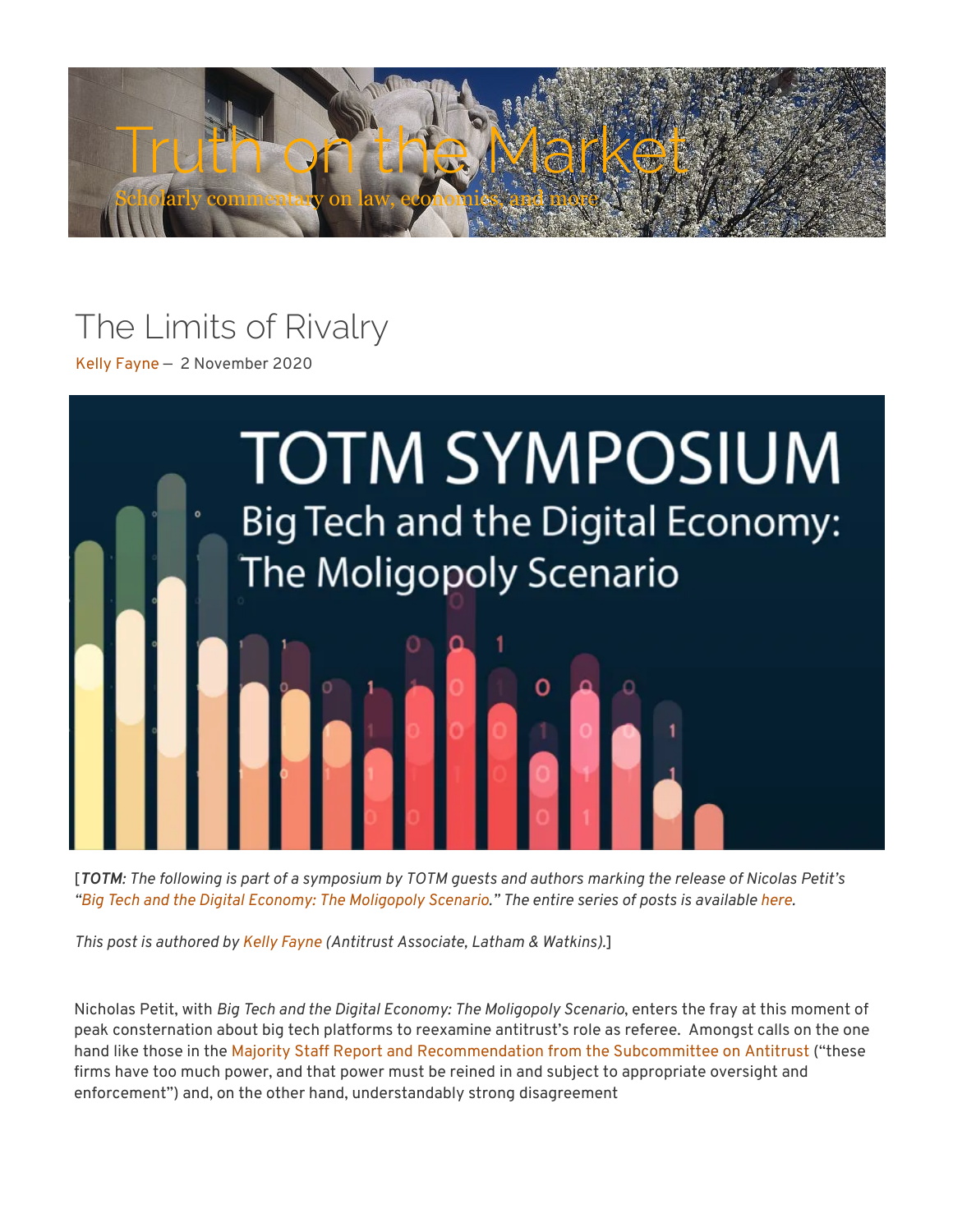from the firms targeted, Petit offers a diagnosis. A focus on the protection of rivalry for rivalry's sake is insufficiently adaptive to the "distinctive features of digital industries, firms, and markets."

I am left wondering, however, if he's misdiagnosed the problem – or at least whether the cure he offers would be seen as sufficient by those most vocally asserting that antitrust is failing. And, of course, I recognize that his objective in writing this book is not to bring harmony to a deeply divided debate, but to offer an improved antitrust framework for navigating big tech.

Petit, in Chapter 5 ("Antitrust in Moligopoly Markets"), says: "So the real question is this: should we abandon, or at least radically alter traditional antitrust principals modeled on rivalry in digital markets? The answer is yes." He argues that "protecting rivalry is not perforce socially beneficial in industries with increasing returns to adoption." But it is his tethering to the notion of what is "socially beneficial" that creates a challenge.

Petit argues that the function of the current antitrust legal regimes – most signicantly the US and EU – is to protect rivalry. He observes several issues with rivalry when applied as both a test and a remedy for market power. One of the most valuable insights Petit offers in his impressive work in this book, is that tipped markets may not be all that bad. In fact, when markets exhibit increasing returns to adoption, allowing the winner to take it all (or most) may be more welfare enhancing than trying to do the antitrust equivalent of forcing two magnets to remain apart. And, assuming all the Schumpeterian dynamics align, he's right. Or rather, he's right *if* you agree that welfare is the standard by which what is socially beneficial should be measured.

## *Spoiler alert: My own view is that antitrust requires an underlying system of measurement, and the best available system is welfare-based. More on this below.*

When it comes to evaluating horizontal mergers, Petit suggests an alternative regime calibrated to handle the unique circumstances that arise in tech deals. But his new framework remains largely tethered to (or at least based in the intuitions of) a variation of the welfare standard that, for the most part, still underlies modern applications of antitrust laws. So the question becomes, if you alter the means, but leave the ends unchanged, do you get different results? At least in the merger context, I'm not so sure. And if the results are for the most part the same, do we really need an alternative path to achieving them? Probably not.

The Petit horizontal merger test (1) applies a non-rebuttable (OMG!) presumption of prohibition on mergers to monopoly by the dominant platform in "tipped markets," and (2) permits some acquisitions in untipped markets without undue regard to whether the acquiring firm is dominant in another market. A non-rebuttable presumption, admittedly, elicited heavy-pressure red pen in the margins upon my first read. Upon further reflection ... I still don't like it. I am, however, somewhat comforted because I suspect that its practical application would land us largely in the same place as current applications of antitrust for at least the vast majority of tech transactions. And that is because Petit's presumptive prohibition on mergers in tipped markets doesn't cancel the fight, it changes the venue.

The exercise of determining whether or not the market is tipped in effect replicates the exercise of assessing whether the dominant firm has a significant degree of market power, and concludes in the affirmative. Enforcers around the world already look skeptically at firms with perceived market power when they make horizontal acquisitions (among an already rare group of cases in which such deals are attempted). I recognize that there is theoretical daylight between Petit's proposed test and one in which the merging parties are permitted an efficiencies defense, but in practice, the number of deals cleared solely on the basis of countervailing procompetitive efficiencies has historically been small. Thus, the universe of deals swept up in the per se prohibition could easily end up a null set. (Or at least, I think it should be a null set given how quickly the tech industry evolves and transforms).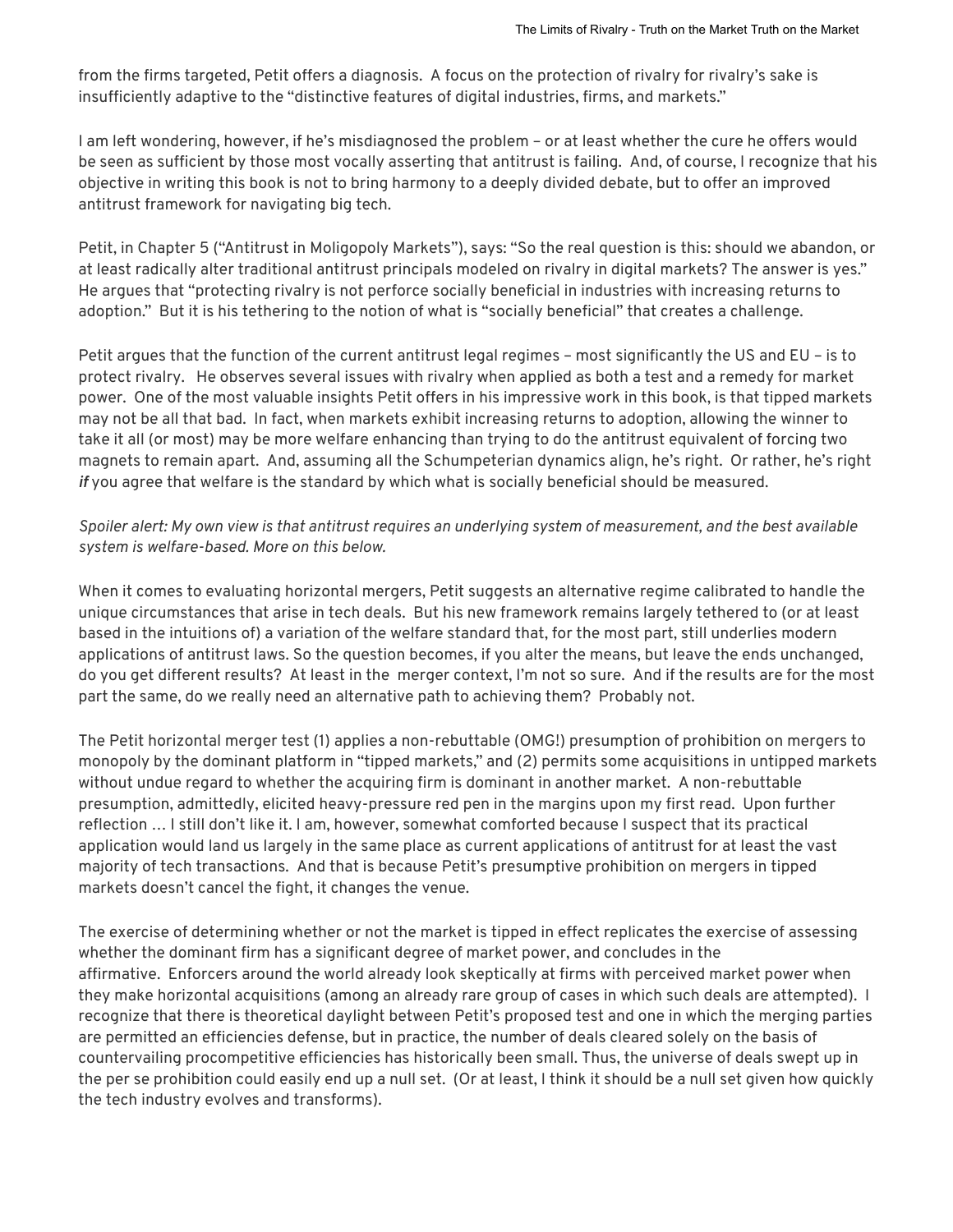As for the untipped markets, Petit argues that it is "unwarranted to treat firms with monopoly positions in tipped markets more strictly than others when they make indirect entry in untipped markets." He further argues that there is "no economic basis to prefer indirect entry by an incumbent firm from a tipped market over entry from (i) a new firm or (ii) an established firm from an untipped market. Firm type is not determinative of the weight of social welfare brought by a unit of innovation." His position is closely aligned with the existing guidance on vertical and conglomerate mergers, including in the recently issued FTC and DOJ Vertical Merger Guidelines, although his discussion contains a far more nuanced perspective on how network effects and the leveraging of market power from one market to another overlay into the vertical merger math. In the end, however, whether one applies the existing vertical merger approach or the Petit proposal, I hypothesize little divergence in outcomes.

All of the above notwithstanding, Petit's endeavor to devise a framework more closely calibrated to the unique features of tech platforms is admirable, as is the care and thoughtfulness he's taken to the task. If the audience for this book takes the view that the core principals of economic welfare should underlie antitrust laws and their application, Petit is likely to find it receptive. While many (me included) may not think a new regime is necessary, the way that he articulates the challenges presented by platforms and evolving technologies is enlightening even for those who think an old approach can learn new tricks. And, of course, the existing approach, but has the added benefit of being adaptable to applications outside of tech platforms.

Still, the purpose of antitrust law is where the far more difficult debate is taking place. And this is where, as I mentioned above, I think Petit may have misdiagnosed the shortcomings of neo-structuralism (or the neo-Brandeisian school, or Antitrust 2.0, or Hipster Antitrust, and so on). In short, these are frameworks that focus first on the number and size of players in an industry and quard against concentration, even in the absence of a causal link between these structural elements and adverse impact on consumer, and/or total welfare. Petit describes neo-structuralism as focusing on rivalry without having an "an evaluative premise" (i.e., an explanation for why big = bad). I'm less sure that it lacks an evaluative premise, rather, I think it might have several (potentially competing) evaluative premises.

Rivalry indeed has no inherent value, it is good – or perceived as good – as a means to an end. If that end is consumer welfare, then the limiting principle on when rivalry is achieving its end is whether welfare is enhanced or not. But many have argued that rivalry could have other potential benefits. For instance, the Antitrust Subcommittee House Report, identifies several potential objectives for competition law: driving innovation and entrepreneurship, privacy, the protection of political and economic liberties, and controlling influence of private firms over the policymaking process. Even if we grant that competition could be a means to achieving these ends, the measure of success for competition laws would have to be the degree to which the ends are achieved. For example, if one argues that competition law should be used to promote privacy, we would measure the success of those laws by whether they do in fact promote privacy, not whether they maintain a certain number of players in an industry. Although, we should also consider whether competition law really is the most efficient and effective means to those ends.

Returning again to merger control, in the existing US regime, and under the Petit proposal, a dominant tech platform might be permitted to acquire a large player in an unrelated market assuming there is no augmentation of market power as a result of the interplay between the two and if the deal is, on net, efficiency enhancing. In simpler terms, if consumers are made better off through lower prices, better services, increased innovation etc. the deal is permitted to proceed. Yet, if antitrust were calibrated, e.g., for a primary purpose of disaggregating corporate control over capital to minimize political influence by large firms, you could see the same transition failing to achieve approval. If privacy were the primary goal, perhaps certain deals would be blocked if the merging parties are both in possession of detailed consumer data without regard to their size or existence of other players in the same space.

The failure of neo-structuralism (etc.) is, in my view, also likely the basis for its growing popularity. Petit argues that the flaw is that it promotes rivalry as an end in itself. I posit instead that neo-structuralism is